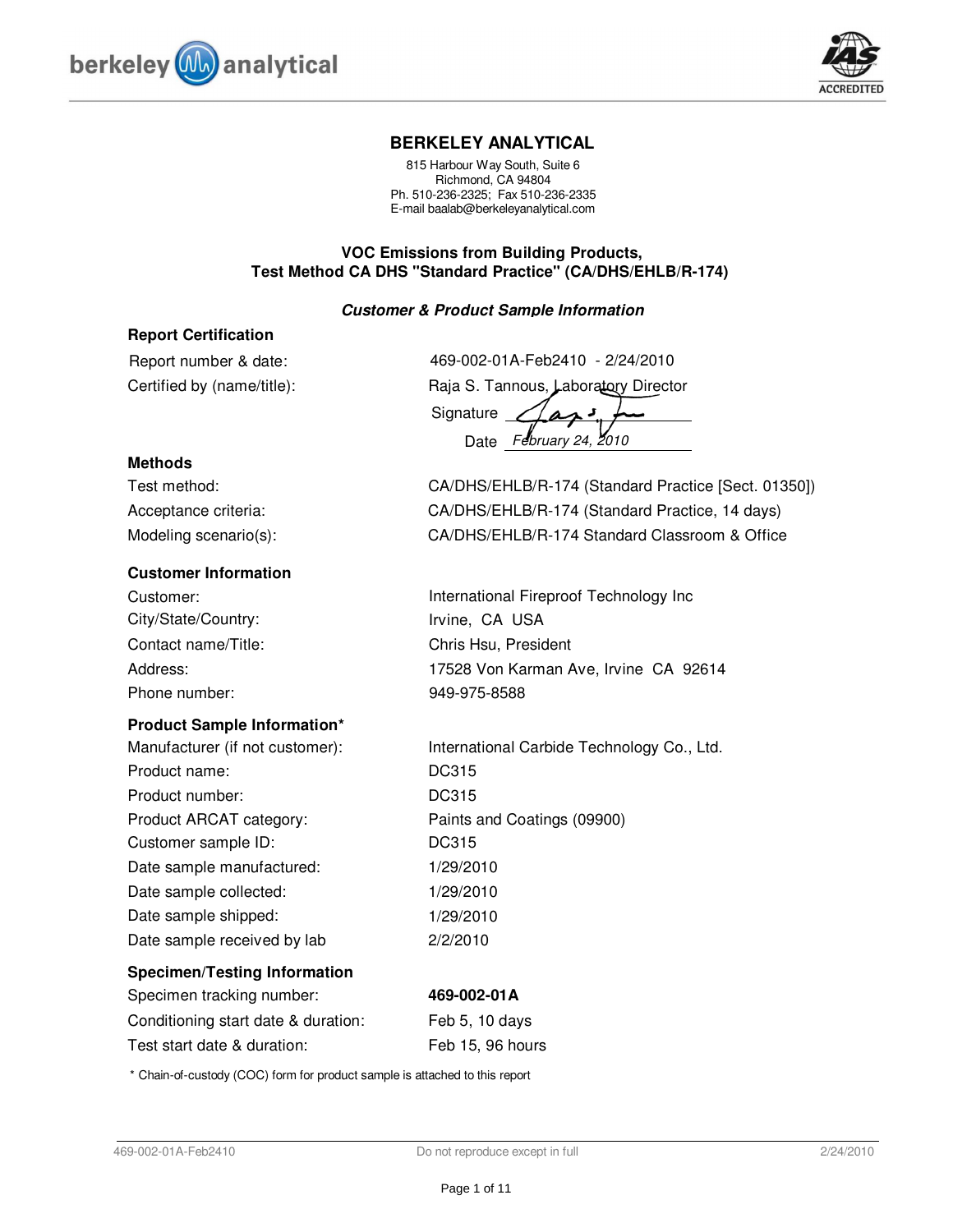



#### **Summary of Emission Test Results**

**VOC Emission Test Results** – The pass/fail results of the test with respect to the procedures and acceptance criteria given in the CA DHS Standard Practice and the modeling scenario(s) from the Standard Practice detailed in Table 3 of this report are summarized in Table 1. These results are based on predicted indoor air concentrations of individual VOCs in the modeled scenario(s). The concentration limits are one half the noncancer Chronic Reference Exposure Levels (CRELs) established by California OEHHA for a list of toxic chemicals with the exception of formaldehyde, for which the guideline concentration is one-half the indoor REL of 33  $\mu$ g/m<sup>3</sup>, i.e., 16.5  $\mu$ g/m<sup>3</sup> as described in the CA DHS Standard Practice and its Addendum 2004-01. Note that OEHHA published a new hazard assessment for acetaldehyde in December 2008, setting the CREL for this compound at 140  $\mu$ g/m<sup>3</sup>. These test results are specific to the test item.

| <b>Chemical</b>                                  | CAS No. | $\frac{1}{2}$ CRE<br>$\mu$ g m <sup>-3</sup> | <b>Predicted Conc.</b><br>by Building Type<br>$\mu$ g m <sup>-3</sup> |
|--------------------------------------------------|---------|----------------------------------------------|-----------------------------------------------------------------------|
|                                                  |         |                                              | Standard Classroom<br>and/or Office Space                             |
| No formaldehyde or other CREL VOCs were detected | None    | None                                         | <b>PASS</b>                                                           |

**Table 1.** Pass/fail results of test based on test method and identified modeling parameters. Only detected individual VOCs with CRELs are listed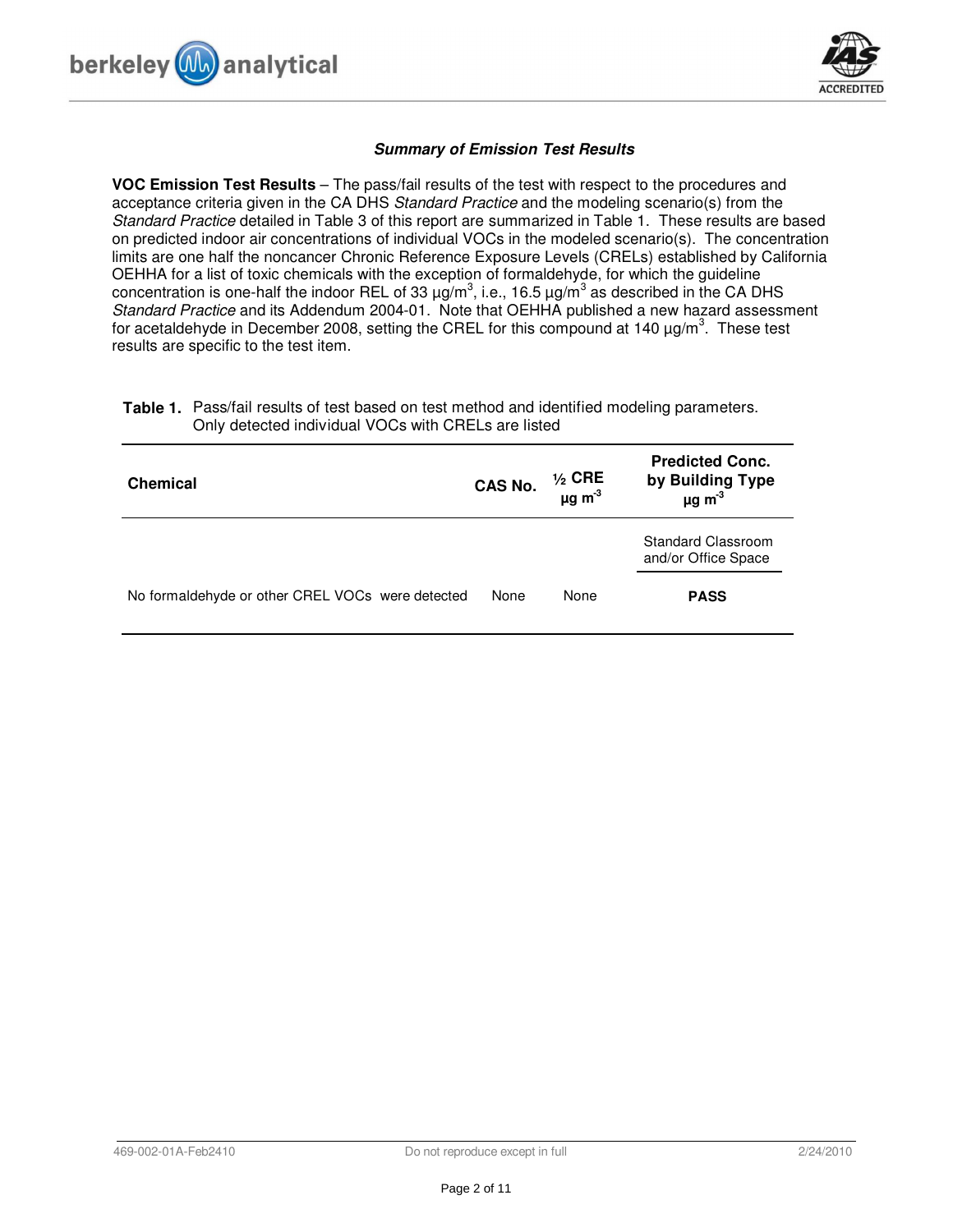



#### **Test Methods**

**Test Protocol Summary** – The emission test was performed following California Department of Health Services (CA DHS) "Standard Practice for the Testing of Volatile Organic Emissions from Various Sources Using Small-Scale Environmental Chambers" CA/DHS/EHLB/R-174. Note: the Standard Practice derives from California Specification 01350 and frequently is referred to as "Section 01350." Chemical sampling and analyses were performed following U.S. EPA Compendium Methods TO-1 and TO-17 and ASTM Standard Method D 5197-03. All four of these methods are included in Berkeley Analytical Associate's scope of ISO/IEC 17025:2005 accreditation, Testing Laboratory TL-383, International Accreditation Service (www.iasonline.org). The product specimen was prepared from the supplied product sample and was placed directly into the conditioning environment and maintained at controlled conditions of air flow rate, temperature and relative humidity for ten days as described in the Standard Practice. At the end of this period, the specimen was transferred directly to a small-scale chamber. The chamber conditions for the 96-h test period are summarized in Table 1. Air samples were collected from the chamber at 24 h, 48 h and 96 h after initiating the test. Samples for the analysis of individual VOCs and TVOC were collected on multisorbent tubes containing Tenax-TA backed by a carbonaceous sorbent. Samples for the analysis of low molecular weight aldehydes were collected on XPoSure Aldehyde Samplers (Waters Corp.). VOC samples were analyzed by thermal desorption GC/MS. TVOC was calculated using toluene as the calibration reference. Individual VOCs (iVOCs) were quantified using multi-point (4 or more points) calibration curves prepared with pure standards, unless otherwise noted. iVOCs without pure standards were quantified based on their total-ion-current responses using toluene as the calibration reference. Formaldehyde and acetaldehyde were analyzed by HPLC and quantified using multi-point (4 or more points) calibration curves.

**Availability of Data** – All data, including but not limited to raw instrument files, calibration files, and quality control checks used to generate the test results will be made available to the customer upon request.

| <b>Parameter</b>       | Symbol      | <b>Units</b>          | Value* |
|------------------------|-------------|-----------------------|--------|
| Specimen exposed area  | $A_{\rm S}$ | m <sup>2</sup>        | 0.0312 |
| Chamber volume         | $V_{\rm C}$ | m <sup>3</sup>        | 0.067  |
| Loading ratio          | $L_{\rm c}$ | $m2 m-3$              | 0.465  |
| Inlet air flow rate    | Q.          | $m^3$ h <sup>-1</sup> | 0.067  |
| Ventilation rate       | $a_c$       | $h^{-1}$              | 1.00   |
| Avg. Temperature       |             | °C                    | 23.2   |
| Avg. Relative humidity |             | $\%$                  | 49.7   |
|                        |             |                       |        |

**Table 2.** Chamber conditions for test period

\* Specified ranges: 22°C to 24°C, 45% to 55% RH, and 0.064 to 0.070 cubic meters per hour flow rate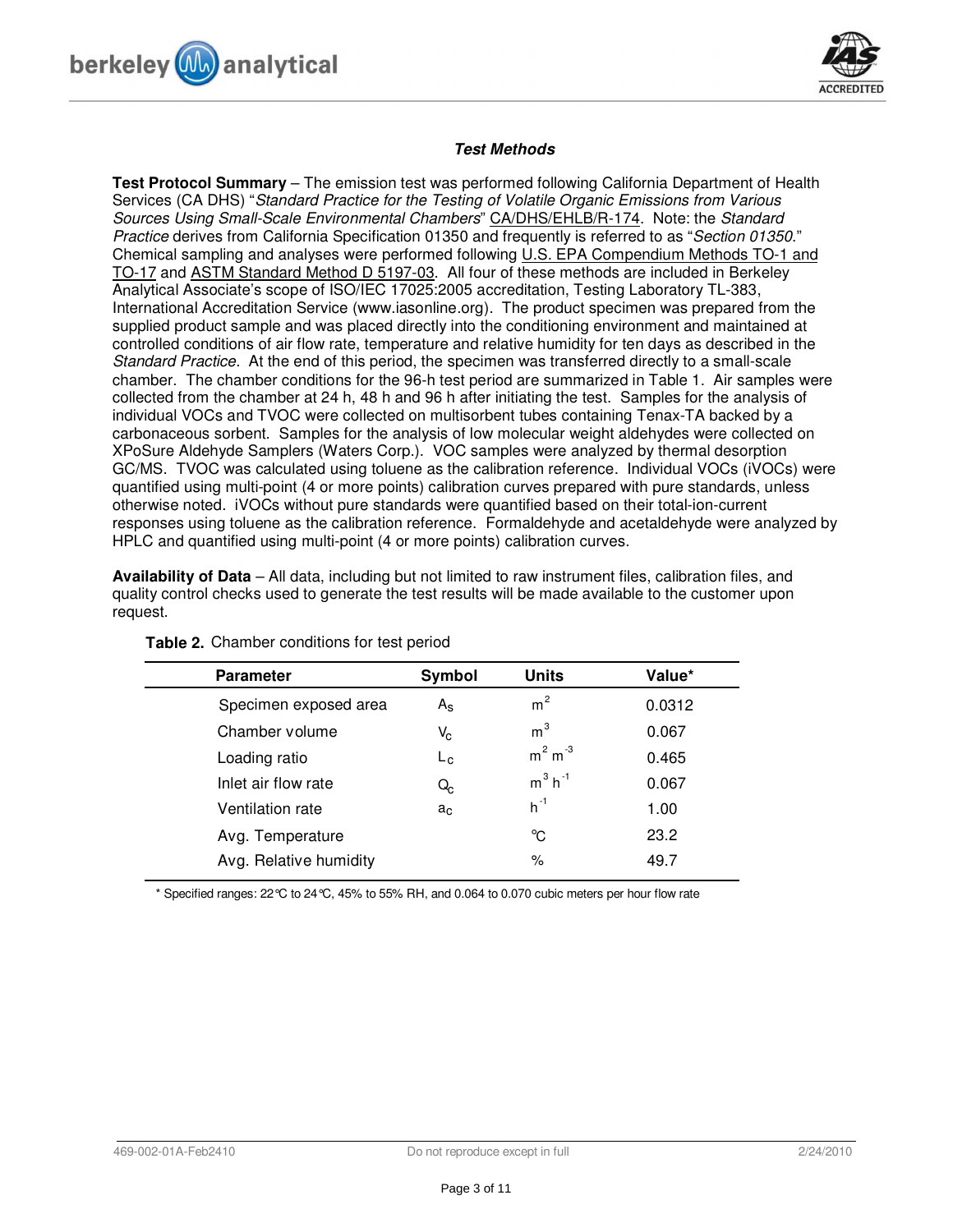



#### **Modeling Parameters**

**Modeling Parameters** – The CA DHS Standard Practice describes the modeling parameters for estimating the impact of VOC emissions from a building product on indoor air concentrations in a standard classroom and a standard office space. The Standard Practice prescribes the dimensions and ventilation of the spaces and the exposed surface areas of major materials. The modeling scenario(s) and parameters applicable to this test are listed in Table 3.

| Bldg. Component/ Product: Wall / Wall Covering (any) |                         |                     |                              |  |
|------------------------------------------------------|-------------------------|---------------------|------------------------------|--|
| <b>Parameter</b>                                     | Symbol                  | <b>Units</b>        | <b>Building Type</b>         |  |
|                                                      |                         |                     | <b>Standard Classroom</b>    |  |
| Product exposed area                                 | Aв                      | $\overline{c}$<br>m | 94.6                         |  |
| <b>Building volume</b>                               | VB                      | 3<br>m              | 231.0                        |  |
| Ceiling height                                       |                         | m                   | 2.59                         |  |
| Loading ratio                                        | Lв                      | $m2 m-3$            | 0.410                        |  |
| Ventilation rate                                     | $a_{B}$                 | 1/h                 | 0.90                         |  |
| Ventilation vol. fraction                            | $Vf_B$                  | $-$                 | 0.90                         |  |
| OA* flow rate                                        | $Q_{\rm B}$             | $m^3/h$             | 187.1                        |  |
| OA* flow rate per area                               |                         | m/h                 | 1.98                         |  |
|                                                      |                         |                     | <b>Standard Office Space</b> |  |
| Product exposed area                                 | Aв                      | $\rm m^2$           | 34.8                         |  |
| <b>Building volume</b>                               | Vв                      | 3<br>m              | 30.6                         |  |
| Ceiling height                                       |                         | m                   | 2.70                         |  |
| Loading ratio                                        | Lв                      | $m2 m-3$            | 1.137                        |  |
| Ventilation rate                                     | $a_{B}$                 | 1/h                 | 0.75                         |  |
| Ventilation vol. fraction                            | $Vf_B$                  | $-$                 | 0.90                         |  |
| OA* flow rate                                        | $\mathsf{Q}_\mathsf{B}$ | $m^3/h$             | 20.7                         |  |
| OA* flow rate per area                               | --                      | m/h                 | 0.59                         |  |

**Table 3.** Parameters used for estimating air concentrations in a standard classroom and a standard office space

\* Outside air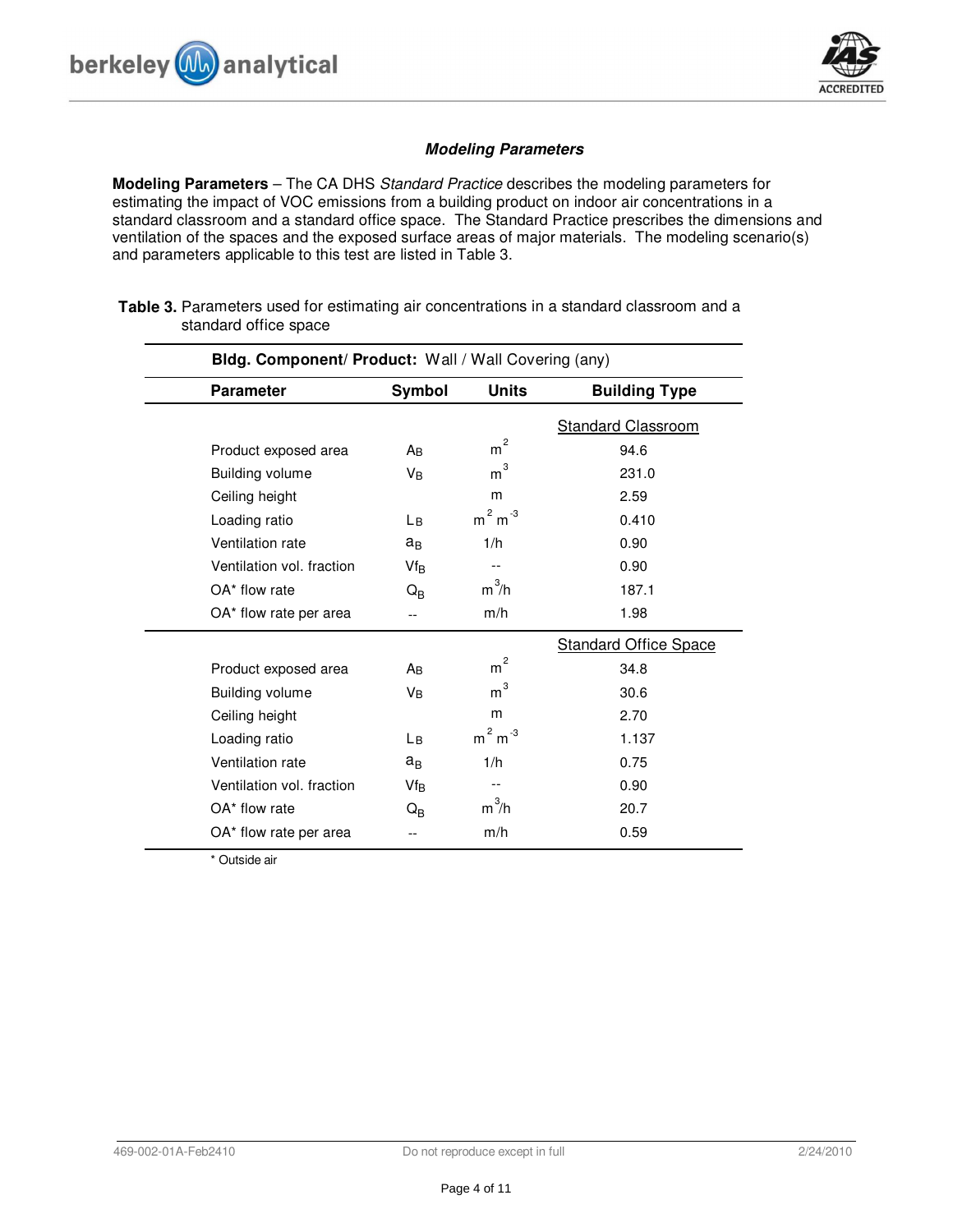



### **VOC Emission Test Results**

**Emitted VOCs** – Individual VOCs (iVOCs) detected in the test above lower limits of quantitation are reported in Table 4. iVOCs with CRELs and/or on other lists of toxicants of concern are listed first, followed by unlisted compounds. The 10 most abundant iVOCs are listed if their concentrations were above the lower limits of quantitation. Reporting of fewer than 10 iVOCs indicates that fewer than 10 chemicals met this requirement.

**Table 4.** iVOCs detected above lower limits of quantitation in 96-h air sample

| <b>Chemical</b>        | <b>CAS</b><br>No. | Surro-<br>gate? | <b>CREL</b><br>$\mu$ g m <sup>3</sup> | <b>CARB TAC</b><br>Category | Prop<br>65 |
|------------------------|-------------------|-----------------|---------------------------------------|-----------------------------|------------|
| 1-Butanol              | 71-36-3           |                 |                                       | T-IVb                       |            |
| C15 Branched alkane HC |                   | Yes             |                                       |                             |            |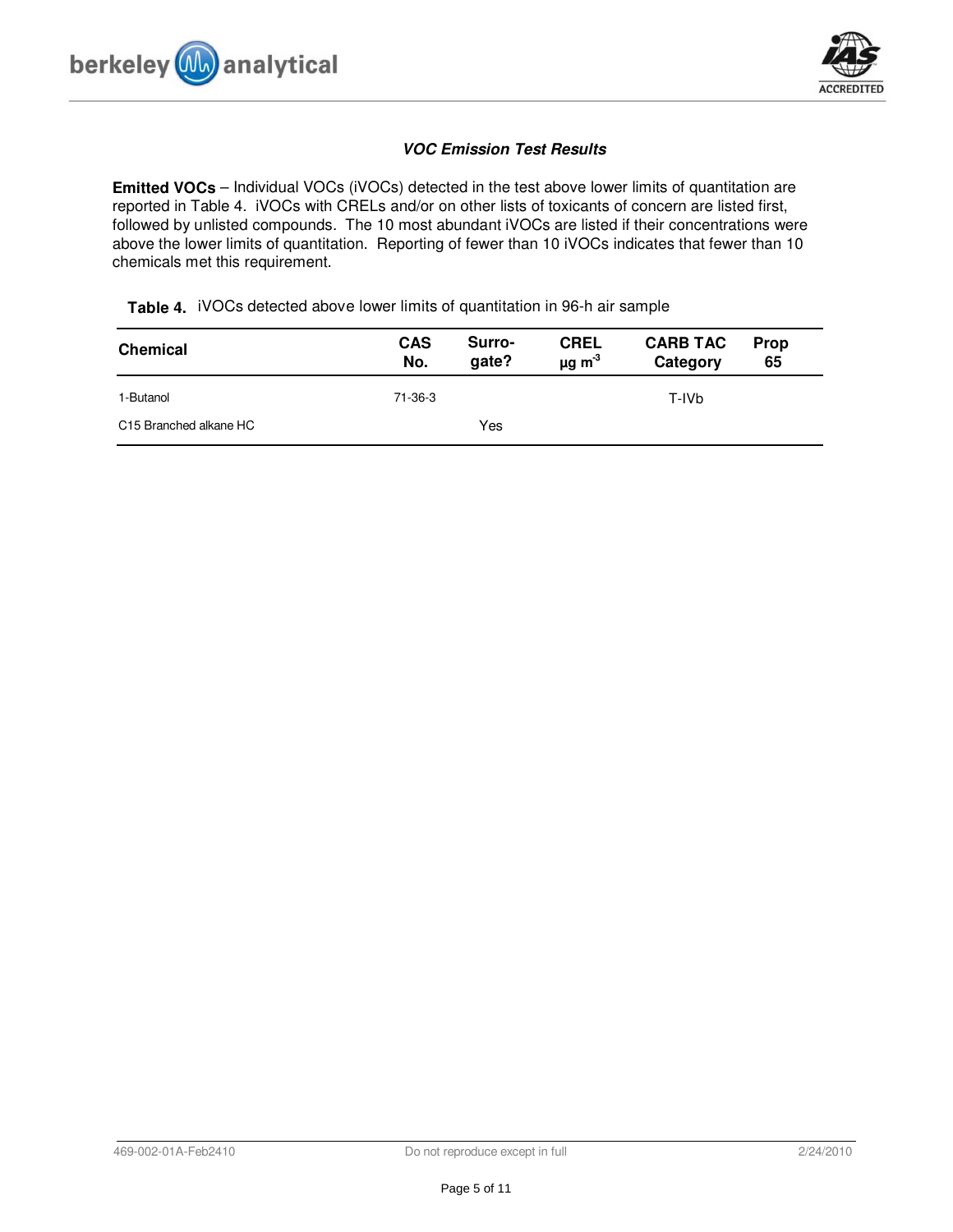

## **VOC Emission Test Results, Continued**

**VOC Emission Factors and Estimated Indoor Air Concentrations** – The 96-h chamber sample was analyzed for iVOCs including formaldehyde and acetaldehyde. Emission factors for iVOCs were calculated from the chamber parameters, the exposed area of the test specimen and the measured 96-h chamber concentrations (see equations). The emission factors were used to predict the indoor air concentrations of iVOCs for the modeling scenario(s) applicable to this test.

Table 5. Measured chamber concentrations at 96 h, calculated emisssion factors, and estimated indoor air concentrations for individual VOCs

| <b>Chemical</b>                    | Chamber<br><b>Concentration</b><br>$\mu$ g m <sup>-3</sup> | <b>Emission</b><br>Factor<br>$\mu$ g m <sup>-2</sup> h <sup>-1</sup>        | <b>Estimated Indoor Air</b><br><b>Concentration</b><br>$\mu$ g m <sup>-3</sup> |
|------------------------------------|------------------------------------------------------------|-----------------------------------------------------------------------------|--------------------------------------------------------------------------------|
|                                    |                                                            |                                                                             | <b>Standard Classroom</b>                                                      |
| 1-Butanol                          | 22.8                                                       | 49.3                                                                        | 24.9                                                                           |
| C <sub>15</sub> Branched alkane HC | 7.0                                                        | 15.1                                                                        | 7.7                                                                            |
|                                    |                                                            |                                                                             |                                                                                |
| <b>Chemical</b>                    | Chamber<br>Concentration<br>$\mu$ g m <sup>-3</sup>        | <b>Emission</b><br><b>Factor</b><br>$\mu$ g m <sup>-2</sup> h <sup>-1</sup> | <b>Estimated Indoor Air</b><br><b>Concentration</b><br>$\mu$ g m <sup>-3</sup> |
|                                    |                                                            |                                                                             | <b>Standard Office Space</b>                                                   |
| 1-Butanol                          | 22.8                                                       | 49.3                                                                        | 83.0                                                                           |
| C <sub>15</sub> Branched alkane HC | 7.0                                                        | 15.1                                                                        | 25.5                                                                           |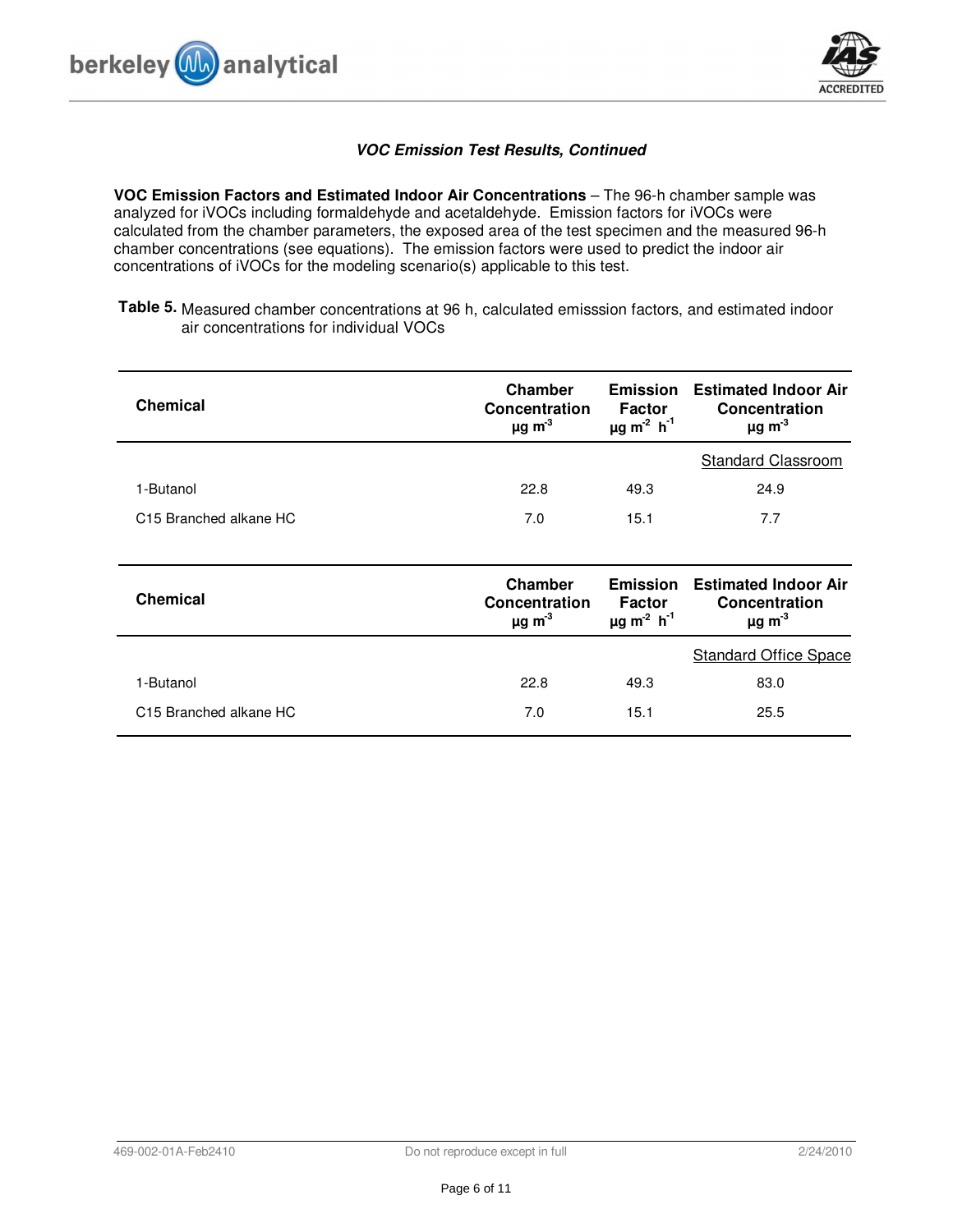

## **VOC Emission Test Results, Continued**

**Quality Measurements** – Chamber samples collected at 24, 48 and 96 hours were analyzed for total VOCs (TVOC). Because the TVOC response per unit mass of a chemical is highly dependent upon the specific mixture of iVOCs, the measurement of TVOC is semi-quantitative. TVOC is used as a quality measure to determine if the VOC emissions from a product are relatively constant or generally declining over the test period. Aldehyde samples collected at 24, 48 and 96 hours were analyzed for formaldehyde as another quality measure.

| <b>Test Duration</b> | <b>Chamber Conc.</b><br>$\mu$ g m <sup>-3</sup> | <b>Emission Factor</b><br>$\mu$ g m <sup>-2</sup> h <sup>-1</sup> | <b>Estimated Indoor Air</b><br>Concentration<br>$\mu$ g m <sup>-3</sup> |
|----------------------|-------------------------------------------------|-------------------------------------------------------------------|-------------------------------------------------------------------------|
|                      |                                                 |                                                                   | <b>Standard Classroom</b>                                               |
| $24-h$               | 51                                              | 111                                                               | 56                                                                      |
| 48-h                 | 42                                              | 90                                                                | 46                                                                      |
| 96-h                 | 33                                              | 72                                                                | 36                                                                      |
|                      |                                                 |                                                                   | <b>Standard Office Space</b>                                            |
| 24-h                 | 51                                              | 111                                                               | 187                                                                     |
| 48-h                 | 42                                              | 90                                                                | 152                                                                     |
| 96-h                 | 33                                              | 72                                                                | 121                                                                     |
|                      |                                                 |                                                                   |                                                                         |

**Table 6.** TVOC chamber concentrations at 24, 48 and 96 h with corresponding emission factors and estimated indoor air concentrations

**Table 7.** Formaldehyde chamber concentrations at 24, 48 and 96 h with corresponding emission factors and estimated indoor air concentrations

| <b>Test Duration</b> | <b>Chamber Conc.</b><br>$\mu$ g m <sup>-3</sup> | <b>Emission Factor</b><br>$\mu$ g m <sup>-2</sup> h <sup>-1</sup> | <b>Estimated Indoor Air</b><br>Concentration<br>$\mu$ g m <sup>-3</sup> |
|----------------------|-------------------------------------------------|-------------------------------------------------------------------|-------------------------------------------------------------------------|
|                      |                                                 |                                                                   | <b>Standard Classroom</b>                                               |
| $24-h$               | LQ                                              | LQ                                                                | LQ                                                                      |
| 48-h                 | LQ                                              | LQ                                                                | LQ                                                                      |
| 96-h                 | LQ                                              | LQ                                                                | LQ                                                                      |
|                      |                                                 |                                                                   | <b>Standard Office Space</b>                                            |
| $24-h$               | LQ                                              | LQ                                                                | LQ                                                                      |
| 48-h                 | LQ                                              | LQ                                                                | LQ                                                                      |
| 96-h                 | LQ                                              | LQ                                                                | LQ                                                                      |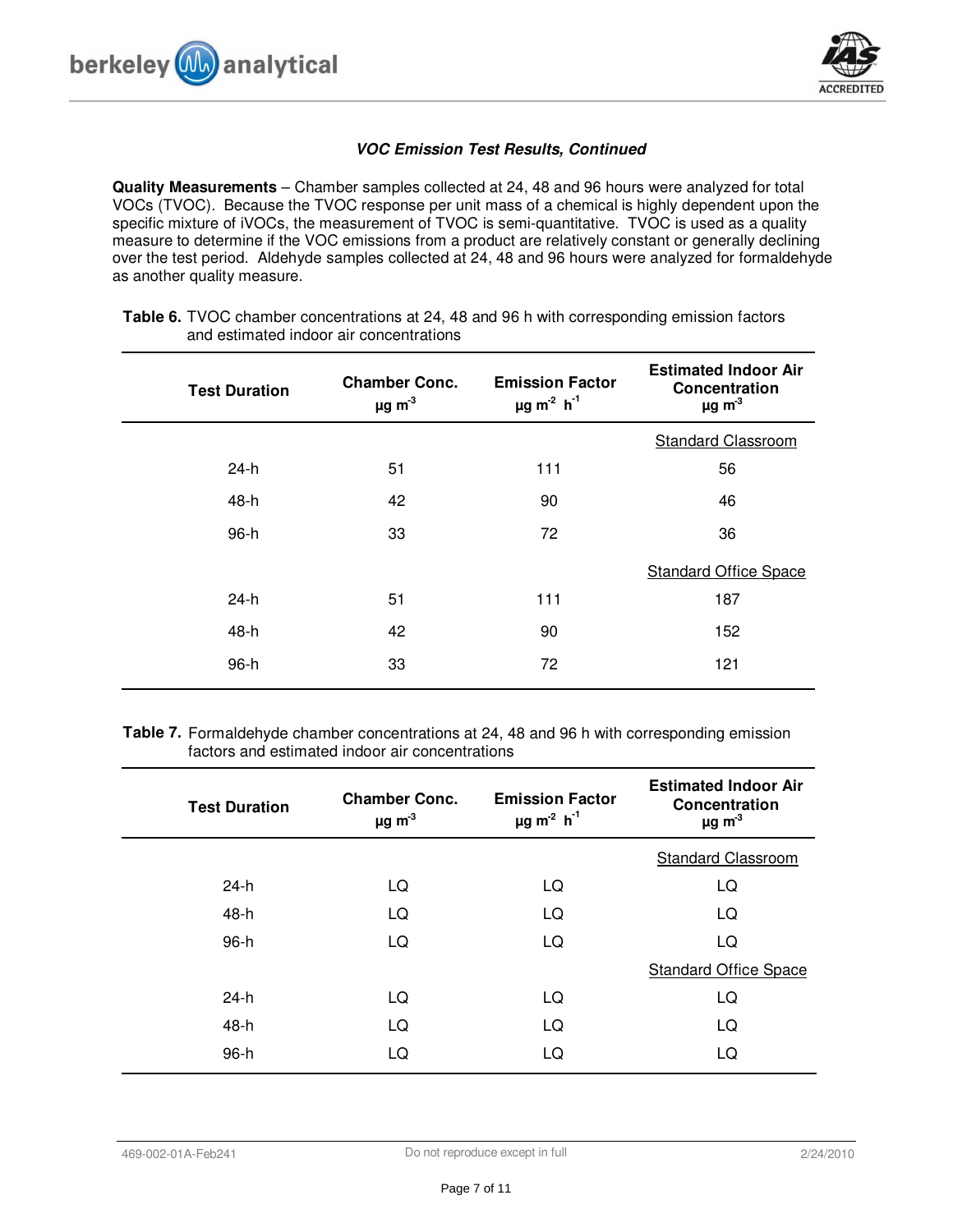



# **VOC Emission Test Results, Continued**

**Photographs of Test Specimen** – Photograph(s) of the test specimen (typically front and back views) that was prepared from the product sample are shown below.

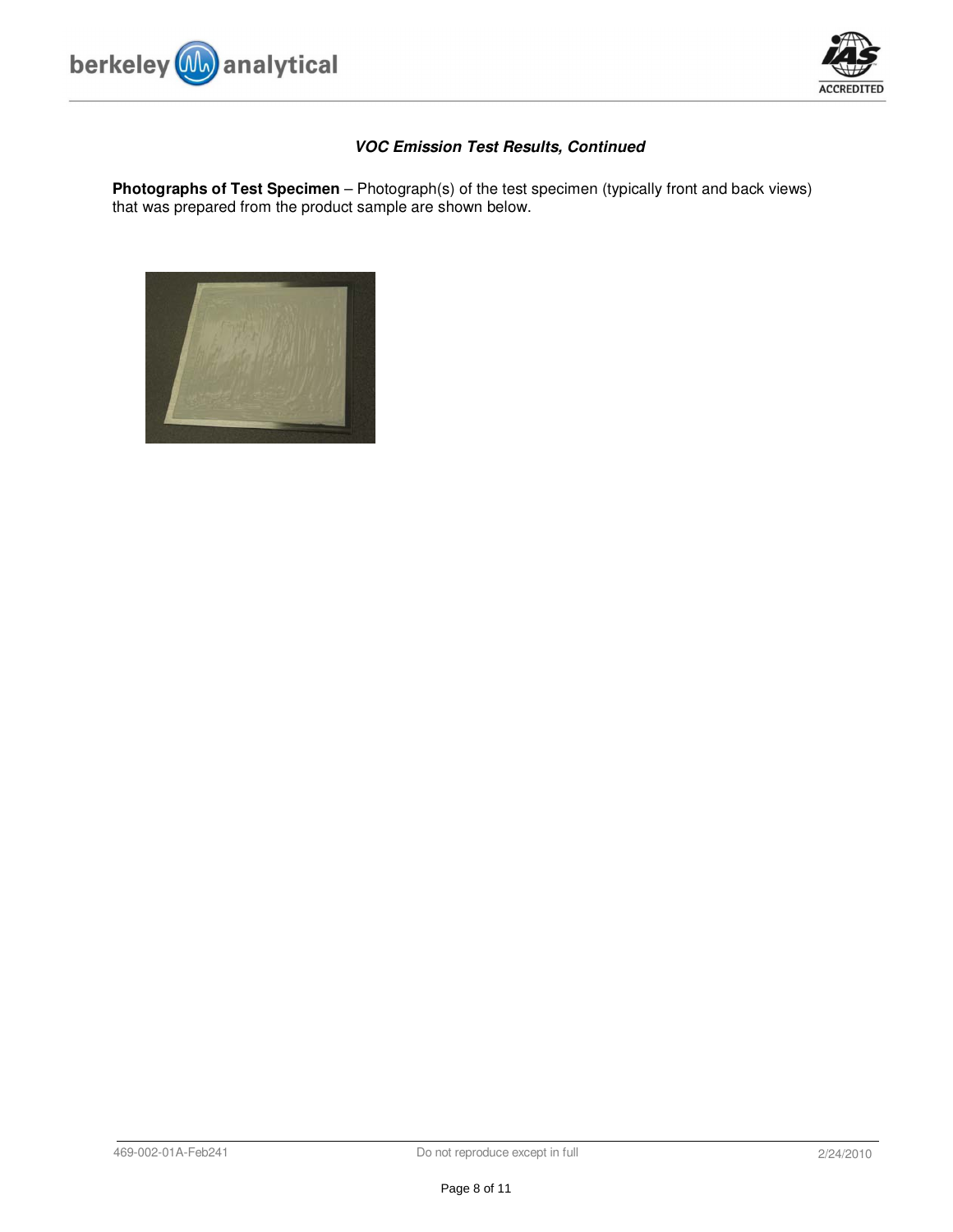



# **Definitions**

| Parameter/Value                | Definition                                                                                                                                                                                                                                                                                                                                                                                                                                                                                                   |
|--------------------------------|--------------------------------------------------------------------------------------------------------------------------------------------------------------------------------------------------------------------------------------------------------------------------------------------------------------------------------------------------------------------------------------------------------------------------------------------------------------------------------------------------------------|
| CAS No.<br>Surrogate?          | Chemical Abstract Service identification number<br>"Yes" indicates compound was quantified by GC/MS total-ion-current<br>(TIC) method using toluene as calibration reference                                                                                                                                                                                                                                                                                                                                 |
| <b>Chronic REL</b>             | Chronic Reference Exposure Level (REL) established by Calif. Office<br>of Environmental Health Hazard Assessment, Dec. 2008 and<br>adopted by Section 01350 as target IAQ limit for building; for<br>formaldehyde, IAQ limit is 33 $\mu$ g m <sup>-3</sup> . No product may contribute<br>more than 1/2 IAQ limit for an REL compound                                                                                                                                                                        |
| CARB TAC Cat.                  | Toxic Air Contaminant (TAC) on Calif. Air Resources Board list, Feb.<br>2008, with toxic category indicated                                                                                                                                                                                                                                                                                                                                                                                                  |
| Prop 65 List?                  | "Yes" indicates compound is chemical known to cause cancer or<br>reproductive toxicity listed by Calif. Safe Drinking Water and Toxic<br>Enforcement Act of 1986 (Proposition 65), Aug. 2005                                                                                                                                                                                                                                                                                                                 |
| Chamber Conc.                  | Measured chamber VOC concentration at specific time point minus<br>any analytical blank or blank concentration for empty chamber<br>operated following same procedure. Lower limit of quantitation<br>(LOQ) for individual VOCs on lists of toxicants is 2 $\mu$ g m <sup>-3</sup> LOQ for<br>TVOC is 20 $\mu$ g m <sup>-3</sup> . LOQ for formaldehyde and acetaldehyde is<br>given below                                                                                                                   |
| <b>Emission Factor</b>         | Mass of compound emitted per square meter of exposed surface per<br>hour (calculations shown below). Reporting limits for emission<br>factors are established by LOQ or reporting limit for chamber<br>concentration and specimen's exposed surface area                                                                                                                                                                                                                                                     |
| Classroom/Office Conc.         | Concentrations for std. school classroom, std. small office (individual),<br>or specific project building space calculated using parameters given<br>in Table 2 (see calculations on next page)                                                                                                                                                                                                                                                                                                              |
| <b>TVOC</b>                    | Total Volatile Organic Compounds quantified by GC/MS TIC method<br>using toluene as calibration reference                                                                                                                                                                                                                                                                                                                                                                                                    |
| Formaldehyde &<br>acetaldehyde | Volatile aldehydes quantified by HPLC following ASTM Method<br>D 5197-03. LOQs for formaldehyde and acetaldehyde are 1.2<br>$\mu$ g m <sup>-3</sup> and 1.3 $\mu$ g m <sup>-3</sup> , respectively                                                                                                                                                                                                                                                                                                           |
| <b>Individual VOCs</b>         | Quantified by thermal desorption GC/MS following EPA Compendium<br>Methods TO-1 and TO-17. Compounds are quantified using<br>multipoint calibrations prepared with pure substances unless<br>otherwise indicated (see Surrogate?). VOCs with chronic RELs are<br>listed first, followed by other TAC and Prop. 65 compounds.<br>Additional abundant VOCs at or above reporting limit of 5 $\mu$ g m <sup>-3</sup> are<br>listed last. VOCs are listed in order of decreasing volatility within<br>each group |
| "<"                            | "Less than" concentrations established by LOQ                                                                                                                                                                                                                                                                                                                                                                                                                                                                |
| "HC"<br>"LQ"                   | Hydrocarbon compound<br>Indicates calculated value is below quantitation based on<br>concentration LOQ                                                                                                                                                                                                                                                                                                                                                                                                       |
| "na"                           | Not applicable                                                                                                                                                                                                                                                                                                                                                                                                                                                                                               |

# **Table 8.** Definition of parameters and notes to tables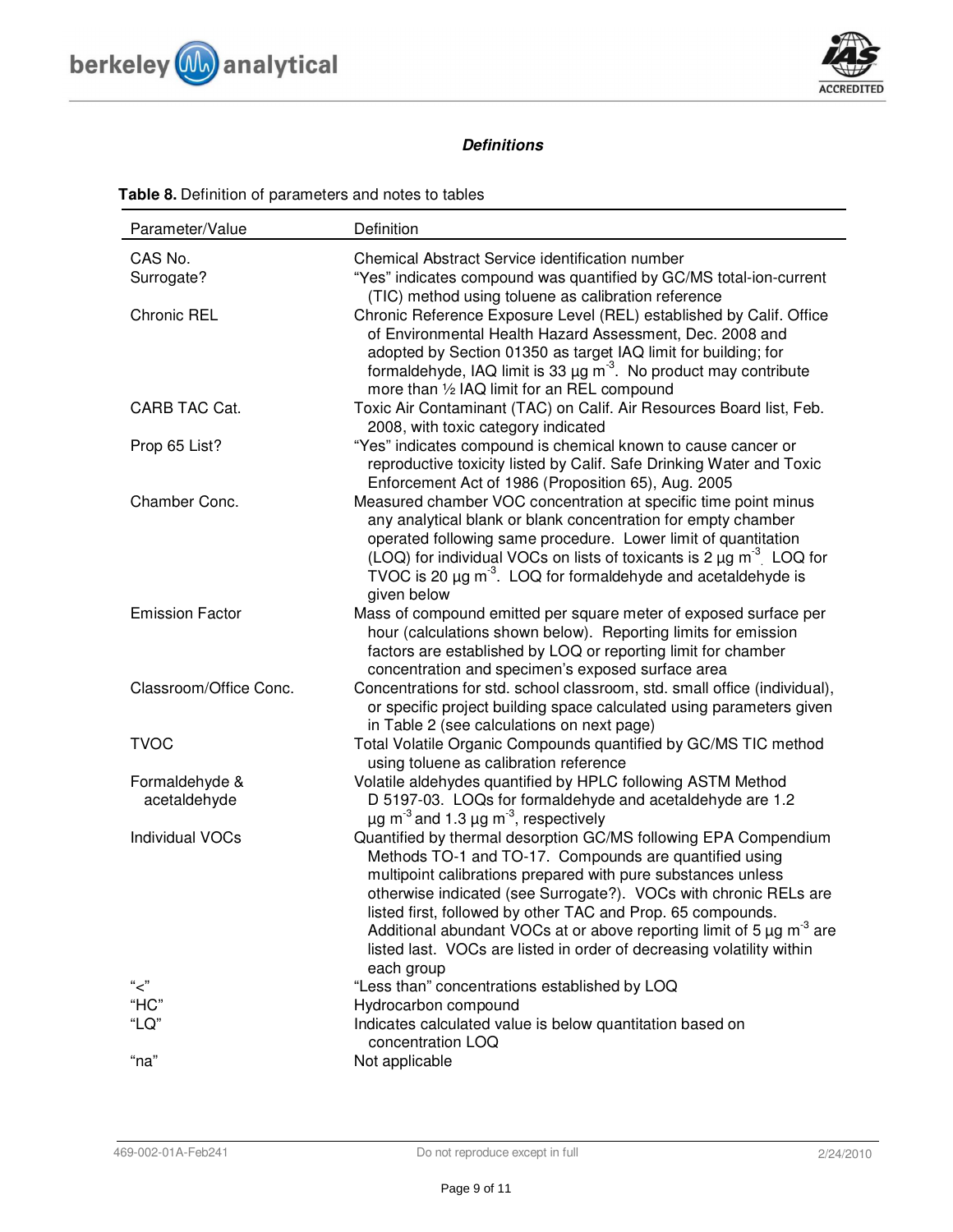



#### **Equations, Specimen Preparation, and Comments**

**Equations Used in Calculations** – An emission factor (EF) in  $\mu$ g/m<sup>2</sup>-h for a chemical in a chamber test of is calculated using Equation 1:

$$
EF = (Q_C (C - C_0)) / A_S
$$
 (1)

where  $Q_C$  is the chamber inlet air flow rate (m<sup>3</sup>/h), C is the VOC chamber concentration (µg/m<sup>3</sup>), and C<sub>0</sub> is the corresponding chamber background VOC concentration ( $\mu$ g/m<sup>3</sup>). A<sub>s</sub> is the specimen exposed area  $(m<sup>2</sup>)$ .

A building indoor air concentration  $(C_B)$  in  $\mu g$  m<sup>-3</sup> is estimated using Equation 2 and parameters defined in Table 3:

$$
C_{B} = (EF * A_{B}) / Q_{B}
$$
 (2)

#### **Specimen Preparation**

Used a brush to apply 17.87grams of the paint product to a stainless steel plate, leaving a 17.5 cm by 17.5 cm painted area exposed for testing.

#### **Comments**

Loading was 572.8 grams of paint per square meters of substrate. The emission factors calculations are based on the painted surface.

**Note:** The test results presented herein are specific to this item. All data, including but not limited to raw instrument files, calibration files, and quality control checks used to generate the test results will be made available to the customer upon request.

END OF REPORT